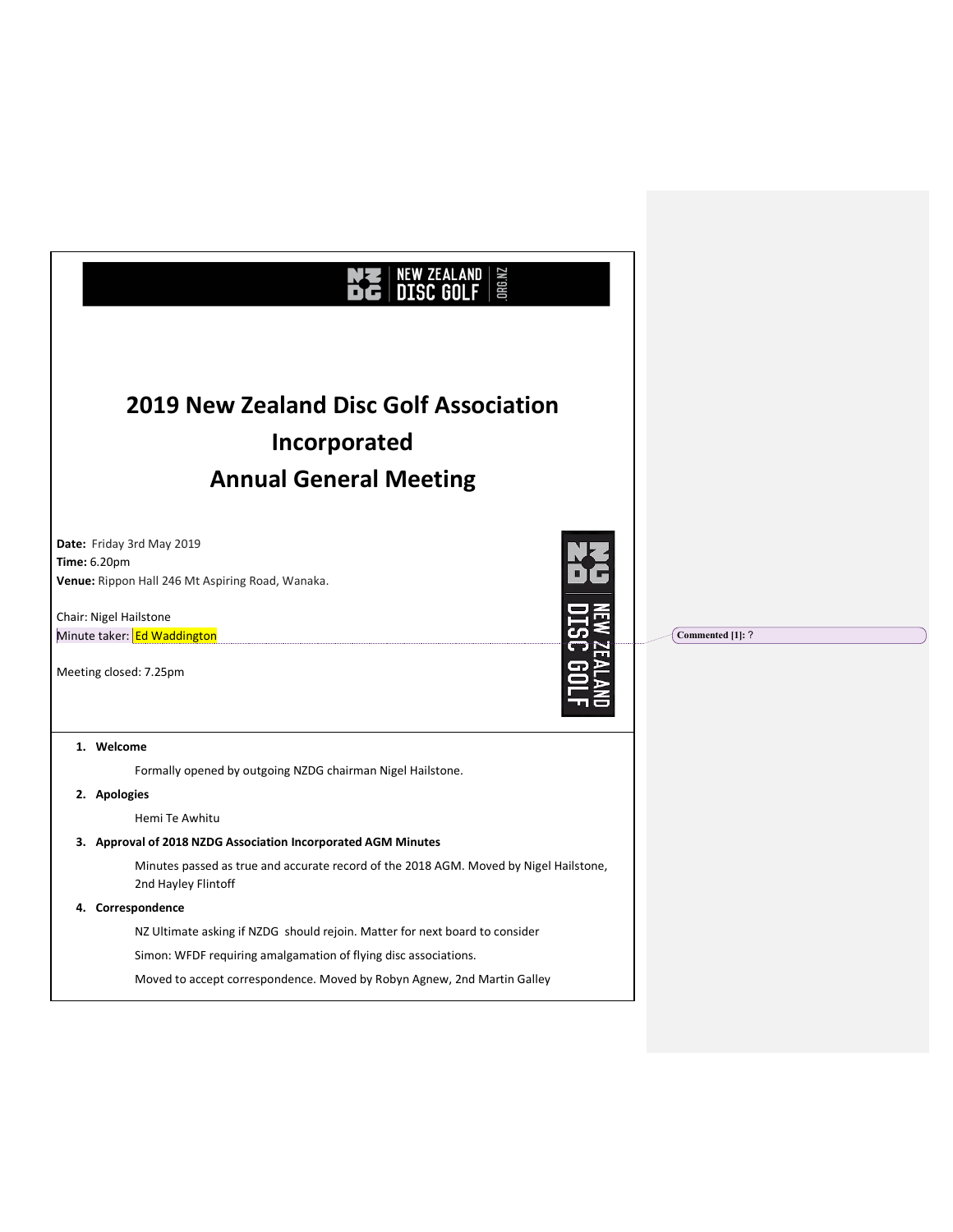### **5. New Zealand Disc Golf Board Annual Report.**

Provided by Nigel Hailstone prior to the AGM.

### **6. Financial Report & presentation of annual financial statements of NZDGA Inc**

Service provided by Chartered Accountants Cockcroft Thomas. Move to accept Financial report. 1st Nigel Hailstone, 2nd Simon Feasey. Passed.

Matter on finances: resolved to make a minimum of 2 Executive board members required to approve all banking transactions. Moved by Nigel Hailstone, 2nd Dave Rose.

Passed.

# **7. Regional Reports**

### **a. Auckland**

- i. Simon: Haydn Shore / Auckland Group detailed report available for recommendations to the board.
- ii. AKDG is not a club, group organised by Haydn Shore.
- iii. Rounds at Bella Rakha
- iv. League days.
- v. Tournaments
- vi. New courses going in regularly
- vii. Plenty of activity

viii.

- **b. Queenstown - Roberts Krastins and Ben Wiel-Lake spoke to Qtwn Report. 1. Two dodgy baskets at Tucker Beach course now replaced so 18 lovely RPM baskets now in place. Tucker Beach course has been redesigned to remove conflict with some neighbours. New desing has been approved by all. Conflict settled. Qtwn Gardens course continues to tick away.**
- **c. Canterbury**
	- i. Paul Deacon: 15 Year strategy plan to get 4% of population playing = 38 courses. If population continues to grow at current rate, there will be 60 courses.
	- ii. Engaged with Christchurch City Council to provide list of parks suitable for disc golf.
- **d. Disc Golf South**

**Nigel Hailstone moved that the board report be accepted. This was agreed upon.**

### **8. Election of NZDGA Inc Board Members for 2019-2020**

Kyle Martin stood from the floor to be on the board. Nominated by Martin Galley.

Nigel Hailstone standing down as Chairman.

**Simon Feasey:** Asked to withdraw his name from the ballot. Confident in the level of competence coming through. Been on board for 20 years. Happy to still be available in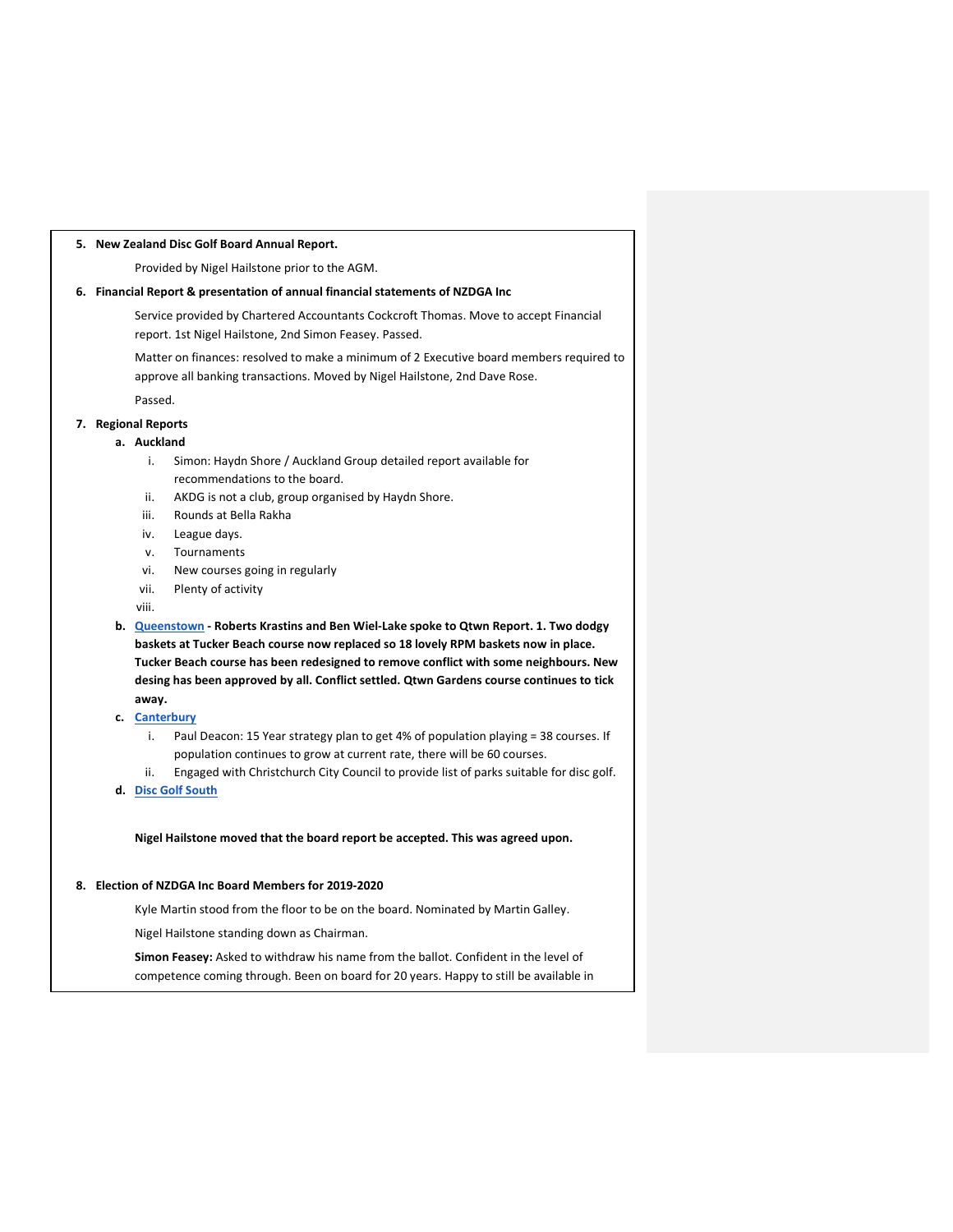advisory position if required.

**Paul Deacon**: spoke to his nomination in hope of election and subsequently presidency. Goal of 2-4% of NZ playing in 15 years (150,000 to 300,000). Constitution to be rewritten as conditions have changed. Need to deal with conflicts of interest / transparency. Policy around voting and elections needs to be rewritten. Any rewrite would need to be finally approved by members.

**Kyle Martin:** No experience, has watched, wants to get involved. Likes to connect people. Move the sport forward.

**Martin Galley: 3 years in the job.** Loves growing the tour, more events, improve quality of events. Increase number of events.

Nigel thanked Simon for 20 years of service.

#### **9. Membership**

Nigel Hailstone moves to continue membership as is. 2nded by Roberts Krastins. Unanimously passed.

**Resolved : Membership to be based on attendance at tour events. When you pay your entry fee you are automatically a member for 12 months from that date.** 

#### **10. World Team Championship 2019 Estonia**

Nigel thanked Simon Feasey for again leading the NZ team 'The Flying Kiwis'. And offered congratulations to those selected.

Roberts mentioned that we should document the selection guidelines for future teams and finalise these on the website.

### **11. General Business**

### **a. Pros playing Amateur on the NZ tour**

Martin Galley fully explained Pro/Am status and how the tour will accommodate both. Suggests that all PDGA sanctioned events on the NZDG tour have at least 1 pro division for men and women. Ams can also play in pro divisions but do not get am pdga points.

Resolved to Poll membership for feedback i.e. put together a survey. Moved by Dave Rose, seconded by Kyle Martin.

### **b. 2018 Tour Review**

- Stats recap 83 players played over 5 events in 2018
- $\frac{1}{1}$  We changed from the best 5 to best 6 events due to the growing number of tour events per year.
- iii. Match Play 2019 is at Bella Rakha again. Thanks to Simon and Yvette. **Commented [2]: Was this covered?** Not recorded in

minutes.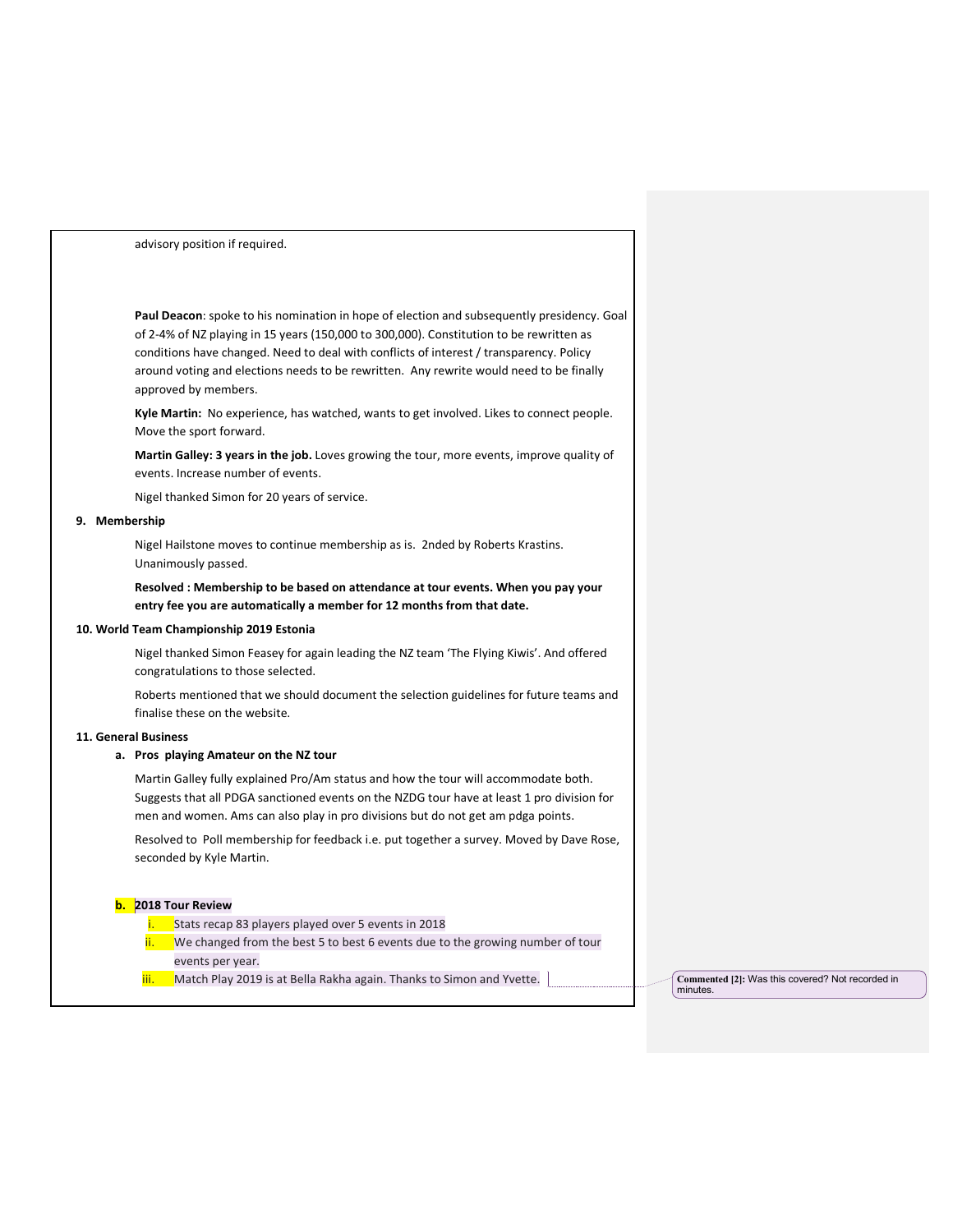### **c. Open Questions (Time permitting).**

i. Nigel talked about Conflict of interest

*Around Executive members posting event info of their events.* 

ii. We are almost 5 months into the year and still don't have the third major announced. The three majors on the nzdg calendar (NZDGC, South island and North island champs) should be announced at the start of the year. Not halfway through.

*Date to be decided by 15/5/19*

- iii. Also it would be good for people to know where the NZDGC for the following year is. 1 year in advance ideally.
- iv. Up to date information of courses online
- v. Improved communication online
- *vi. Mat Prichard from OnTrack Accounting have offered free accounting services to NZDG.*

### **12. Congratulations to a, b, c and d**

- **a. New Board**
	- i. Paula Wilson, Woody Riley, Brady Keuch, Paul Deacon, Allen Gorthy and Martin Galley.
- **b. 2018 Tour Winners**

**SGM Women - Jenny Joynt**

- **GM Women - Ming Menzies**
- **Masters Women - Liz Moka**

**Open Women - Hayley Flintoft**

**SGM Men - Chris Sinai**

**GM Men - Simon Feasey**

**Masters Men - Hemi Te Awhitu**

**Open Men - Jacko Sullivan**

**Junior - Phil Botha**

## **c. Tournament Directors and organisers**

- **d. Contribution to Disc Golf** 
	- i. James Smithells, Simon Feasey nominated for NZDG Life memberbership. Simon Feasey moved, 2nd Ed Waddington. Passed unanimously.
	- ii. Nigel suggested that if you attend more than 100 tour events you receive some form of reward / prize / recognition.
	- iii. Ed Waddington moves to thank Nigel Hailstone as Chairman, 2nd Chris Davies.